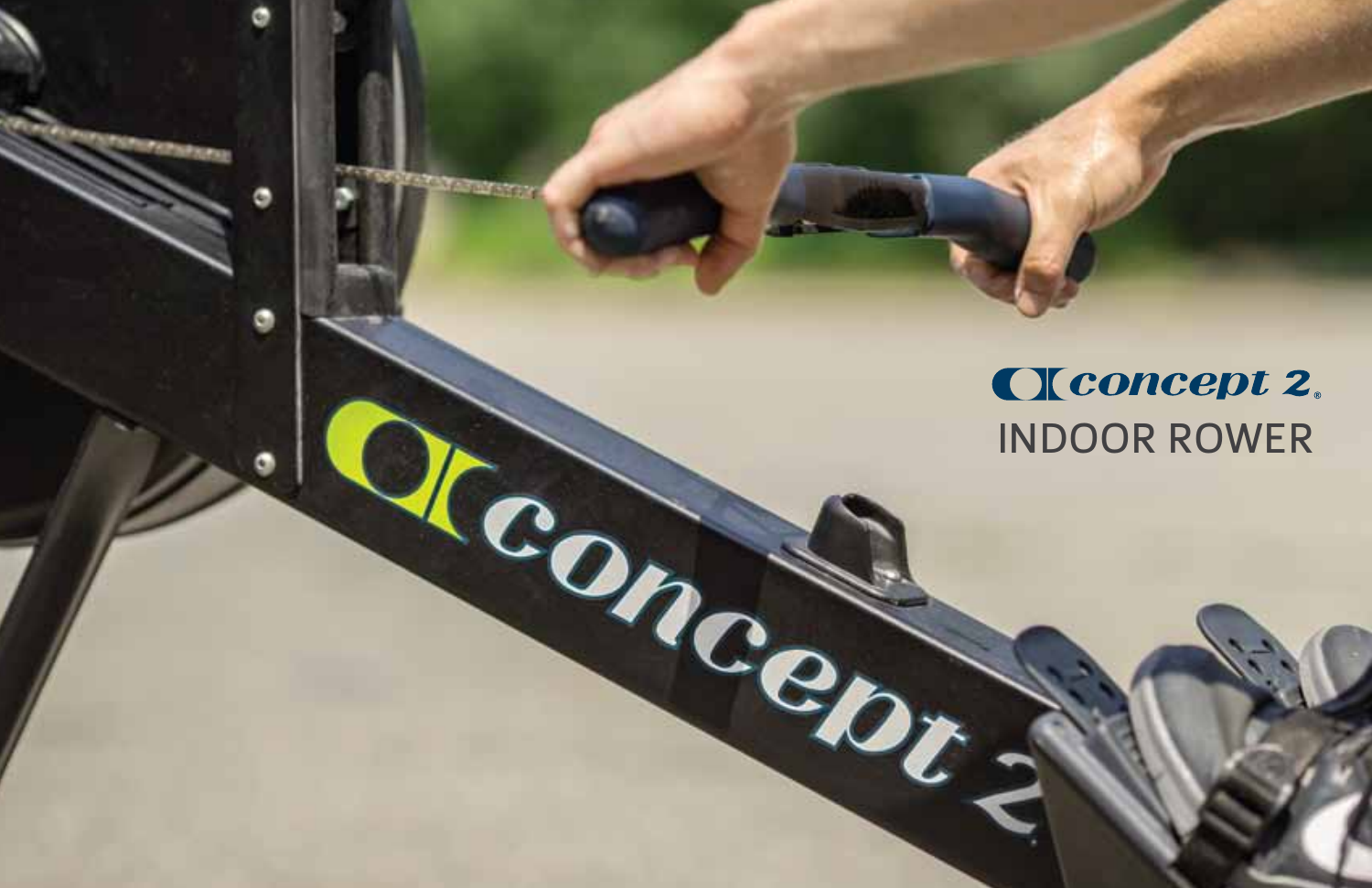# THIS IS<br>YOUR<br>SPORT.

Whether your goal is general fitness or competing in the Olympics, rowing offers an efficient exercise that works all your major muscle groups as it improves your cardiovascular fitness. Indoor rowing is a full-body, low-impact workout suitable for all ages and abilities. We hope you'll join us.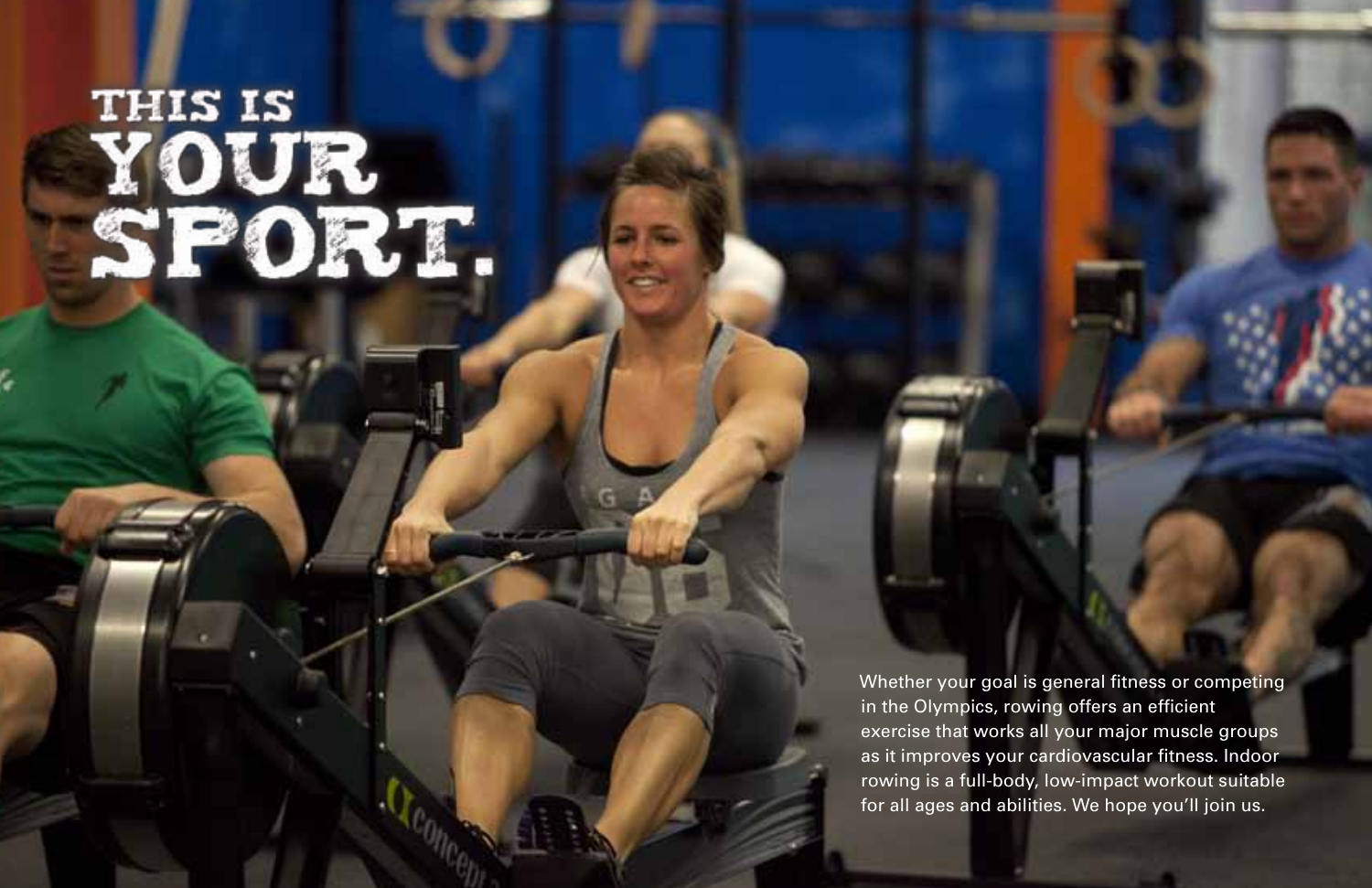## The Ultimate Workout





#### **LEGS**

Each rowing stroke involves full compression and extension of the legs, working the calves, thighs, hamstrings, buttocks and hips.

**CORE**  Rowing is a great way to work your abdominal and back muscles. A strong core supports a stronger back and better posture.



#### **UPPER BODY**

Rowing will strengthen and tone your upper body. Shoulders, back and arms are all involved in the rowing stroke.



#### **HEART AND LUNGS**

Because it engages so many muscle groups simultaneously, rowing puts a healthy demand on the cardiovascular system, resulting in improved fitness.



## Join the Rowing **Community**

The fitness benefits attract people to rowing; the camaraderie and sense of community keep them rowing. Visit concept2.com to join the online rowing community:

- Track your training in the Online Logbook.
- Participate in an online challenge as an individual or as part of a team.
- Rank your best workouts against others.
- Sign up for our Workout of The Day (WOD) emails.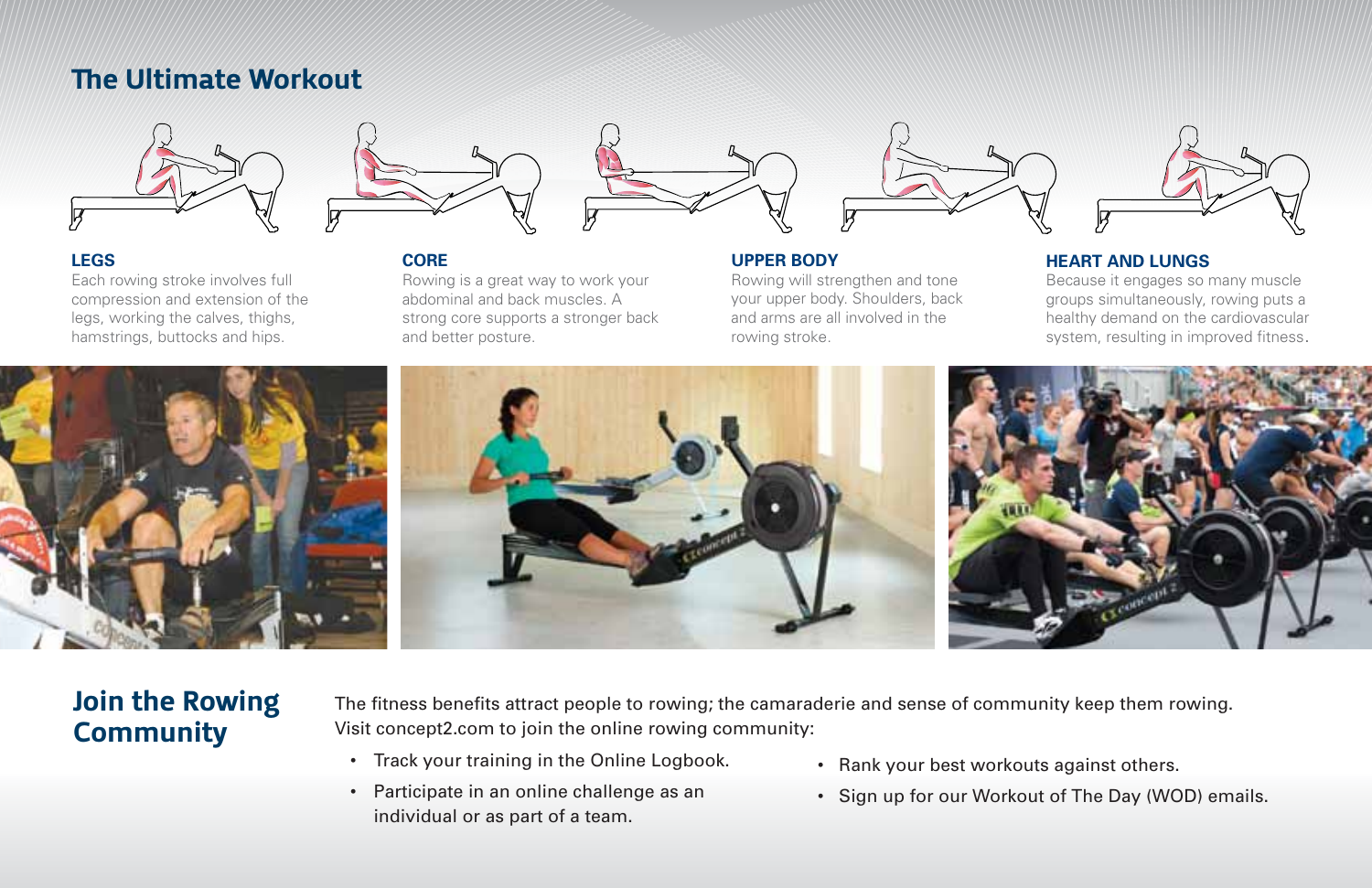Concept2 Indoor Rowers combine the feel of rowing on water with the convenience of training indoors. Regardless of which model you choose, you will get the same great workout.

## Model D Indoor Rower

The dependable performance of the **Model D Indoor Rower** has made it our best selling machine. Recognized by athletes as the standard for indoor rowing, the Model D is a solid piece of exercise equipment offered at a great value.



| Separates easily into  |  |  |
|------------------------|--|--|
| two parts for storage. |  |  |

|     |      |     |       | Length Width   Seat Height   Weight   Space Required For Use   Stored Dimensions   Monitor   Weight Capacity |                                  |                 |        |
|-----|------|-----|-------|--------------------------------------------------------------------------------------------------------------|----------------------------------|-----------------|--------|
| 96" | 24'' | 14" | 57 lb | $9' \times 4'$                                                                                               | $25'' \times 33'' \times 54''$ H | PM <sub>5</sub> | 500 lb |

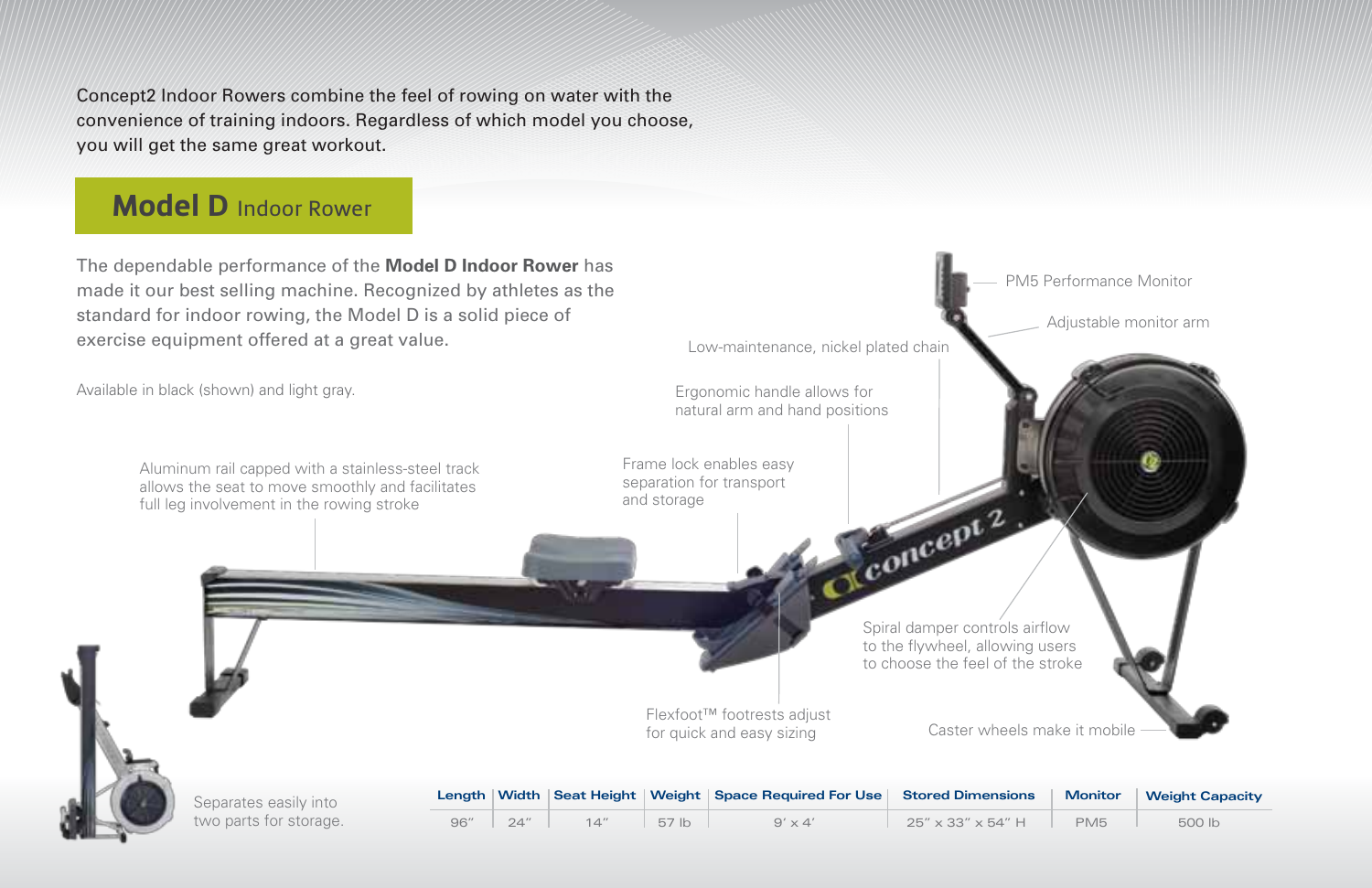## Model E Indoor Rower

The **Model E Indoor Rower** offers presence and durability with its 20 inch frame height and powder coat with glossy finish. From a practical standpoint, the higher frame means easier on-and-off for those with tired knees or mobility considerations. One-piece leg design for both the front and rear legs results in stability and a sure, solid feel. A fully enclosed chain housing keeps the nickel plated chain clean.

The Model E includes all the proven features of the Model D plus those listed here.

Available in light gray (shown) and black.

Separates easily into two parts for storage.

One-piece leg design for solid look and feel

> The frame is 6" higher, positioning against scratches the seat at a comfortable 20" height

High gloss, powdercoated frame protects

COUNCRATE 2

Fully enclosed chain housing helps keep the chain clean

Longer monitor arm brings the PM5 closer to you

|  |                      |       | Length   Width   Seat Height   Weight   Space Required For Use   Stored Dimensions   Monitor   Weight Capacity |                      |     |        |
|--|----------------------|-------|----------------------------------------------------------------------------------------------------------------|----------------------|-----|--------|
|  | $96''$ $24''$ $20''$ | 65 lb | $9' \times 4'$                                                                                                 | $27''$ x 47" x 54" H | PM5 | 500 lb |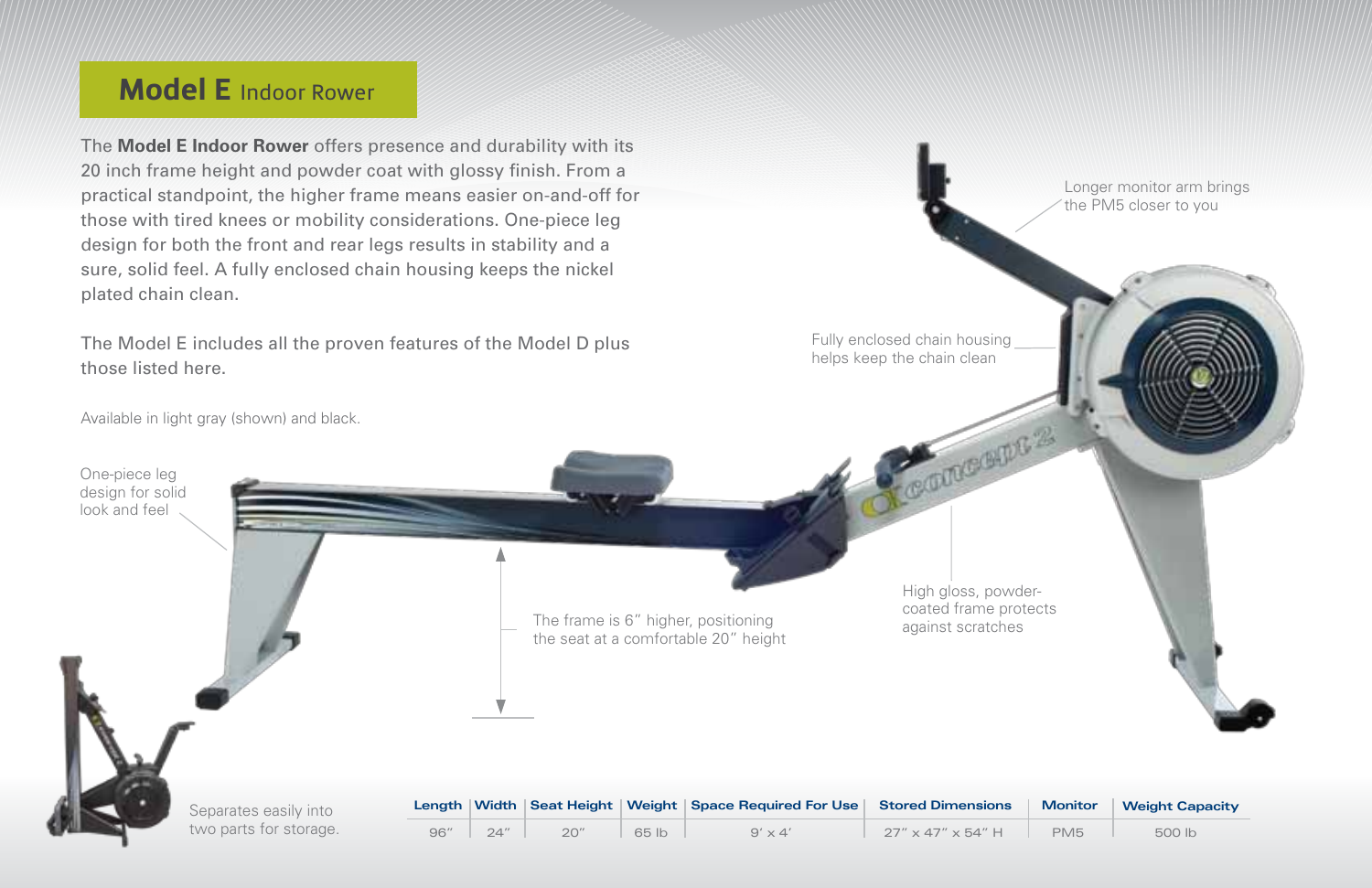

| Lenath | Width  |        |      | Seat Height   Weight   Space Required For Use   Stored Dimensions |                                       |                 | Monitor Weight Capacity |
|--------|--------|--------|------|-------------------------------------------------------------------|---------------------------------------|-----------------|-------------------------|
| 76''   | 24.25" | 21.5'' | 92 h | $7.5' \times 4'$                                                  | $76'' \times 24.25'' \times 21.5''$ H | PM <sub>5</sub> | 500 lb                  |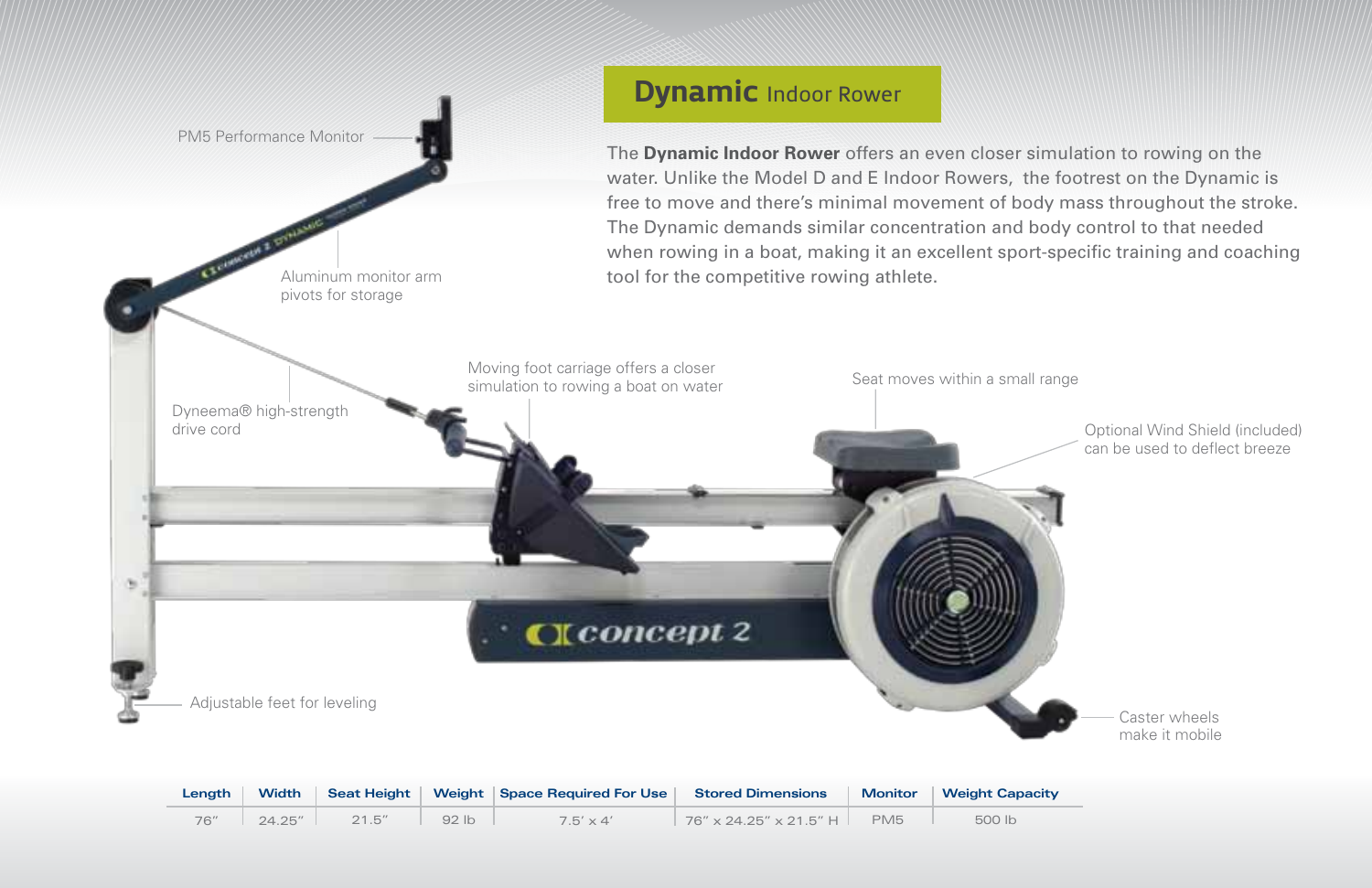## Performance Monitor











## **Display Options All Data Force Curve Pace Boat Bar Chart Large Print**

PM5 (standard on all models)

#### Features:

Automatic Operation Monitor turns on when you start your workout.

Performance Data Track distance, speed, pace, calories burned, and watts.

User-Friendly Menu Manage a wide range of features such as preset workouts, games, and multiple languages.

Display Options View all data, force curve, pace boat, bar chart, or large print.

Backlit Display Screen illuminates automatically when you start your workout.

USB Flash Drive Store performance data and/or transfer data to your Mac or PC.

Wireless Heart Rate Monitoring using ANT+ and Bluetooth Smart with compatible devices.

Connectivity Supports machine-to-machine racing, plus connectivity to computers and smartphones.